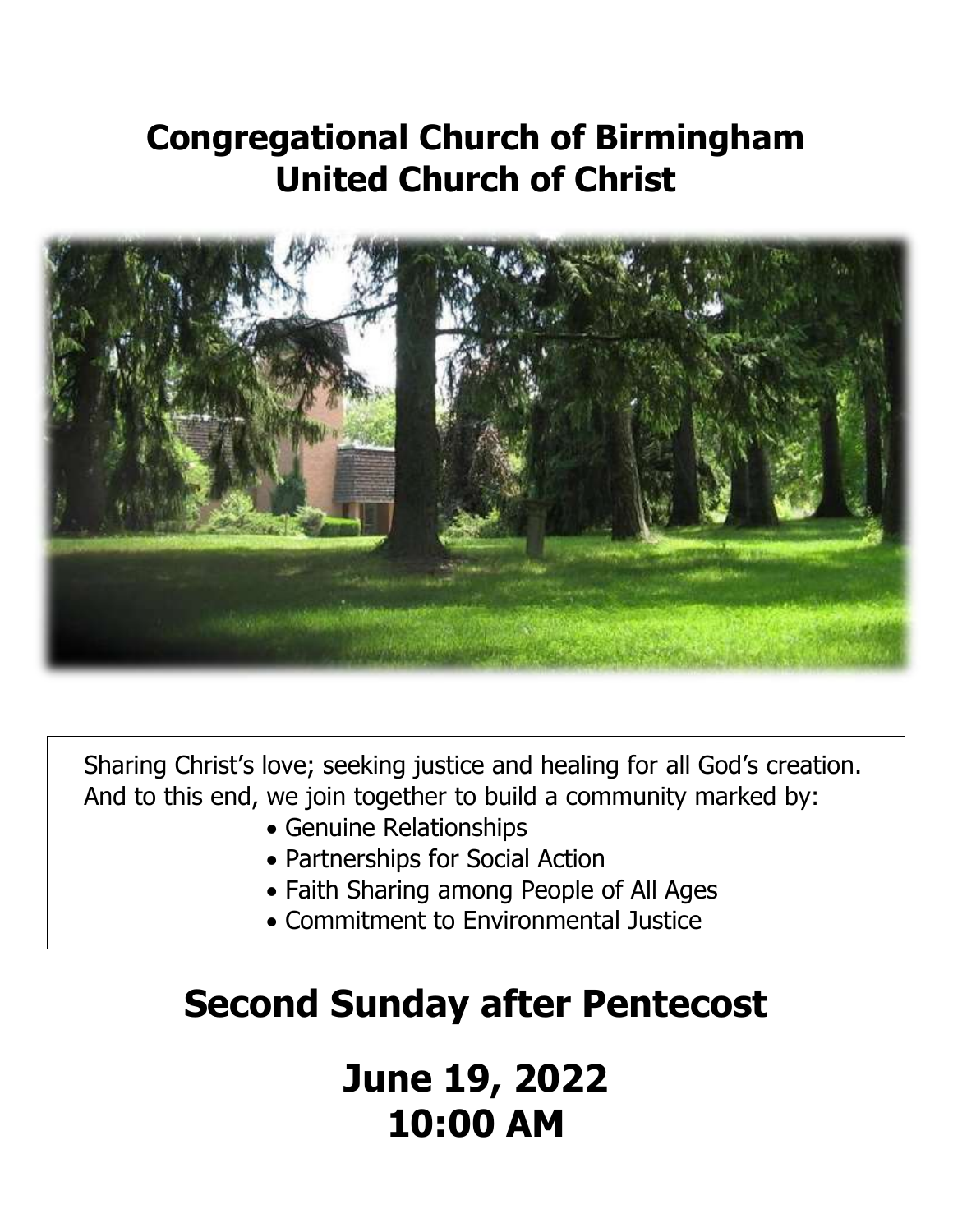**Welcome Visitors!** Please take a moment to join us in signing and passing our Ritual of Friendship book. We heartily welcome you to this church family.

**You May Contact** Rev. Ralph Brown for any pastoral request or emergency at 586-872-1618 or [brown.ralph.h@gmail.com](mailto:brown.ralph.h@gmail.com)

**Prayer Requests?** Text Rev. Brown (586-872-1618) by 9:30 AM Sunday for inclusion in the Sunday morning prayers, and/or by 11:00 AM to be included in the Weekly Prayers email.

**Get in the Loop!** Stay current on CCBUCC news. Contact the church office to receive our email communications.

**View Sunday Worship Live Streams** and all previously recorded services at: <https://www.youtube.com/c/CongregationalChurchofBirminghamUCC>

**OUR WORSHIP IS LIVE STREAMED** so that those unable to be with us in person can worship online on our YouTube channel (see link below). We're happy to be accessible to everyone and are deeply grateful to Chris Hiner for creating the technological set up! Our Media & Communications Specialist, Daniel Jaros, runs the streaming technology during the service. We invite others to be trained to monitor the sound and live chat. Interested in how it works? Observe Daniel and learn the ropes!

<https://www.youtube.com/c/CongregationalChurchofBirminghamUCC>

**SUMMER SUNDAY SCHOOL -** The children will meet in one group in the veggie garden area – through the hedge at the south end of the parking lot – or in the Arlund Room if inclement weather. Please drop them off before worship begins and pick them up as soon as the Postlude is completed.

This summer, they'll learn about the **Heifer Project**, an international program designed to assist impoverished people to become self-sustaining. The congregation will be invited to donate to this program. Members of 4- H who raise animals will visit with our children to teach about animal care!

In July, volunteers will lead a story and play time. Stories will be provided. Please contact Carmel with your availability ASAP to lead/assist at: [carmelf711@yahoo.com](mailto:CARMELF711@YAHOO.COM). We'll need to background check all Leaders who haven't already had one through CCBUCC. NOTE: NO SUNDAY SCHOOL IN AUGUST. Classes resume indoors after Labor Day weekend.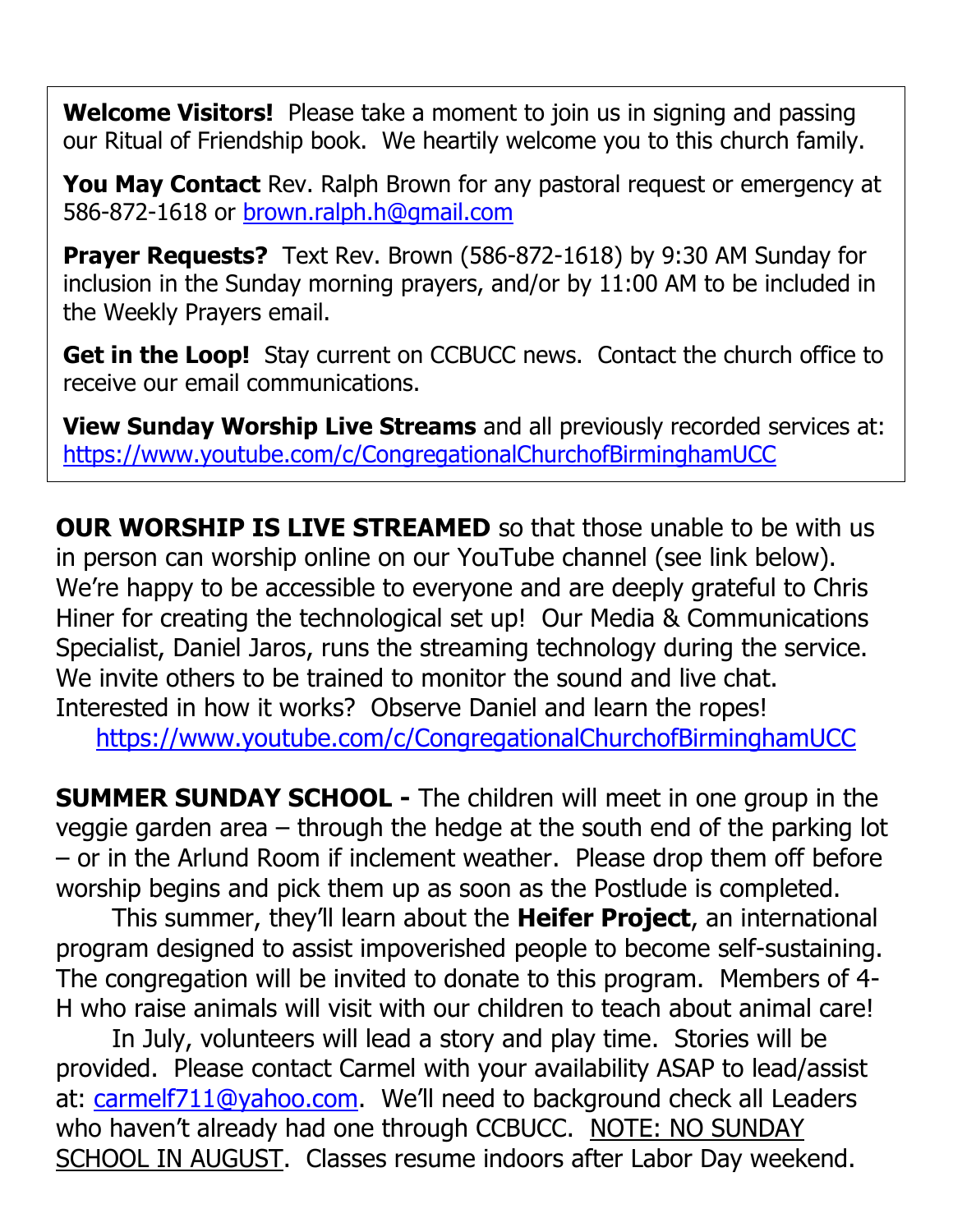# **WORSHIP GUIDE**

(**Bold** indicates in unison.) [Live Streaming Begins Here]

WELCOME **Pastor Ralph** 

PRELUDE "How Great Is Our God" Reeves/Tomlin/Cash,

arr. Alex-Zsolt

# **SONG "Spirit, Come, Dispel Our Sadness" CH #253**

(tune of Chalice #2 "Joyful, Joyful, We Adore Thee" [Beethoven's Ode to Joy])

**Spirit, come, dispel our sadness; pierce the clouds of nature's night; come, O Source of joy and gladness, breathe your life and spread your light. From the height that knows no measure, as a gracious shower descend, bringing down the richest treasure we can wish, or God can send.**

**Let your fire heal our dissensions, let your flame refine our goals, let your peace resolve our tensions, send your dove to soothe our souls. Let your wind flow fresh within us, sweeping clean all hate and strife from our hearts; O come and win us for a more abundant life.**

**Author of the new creation, come, anoint us with your power. Make our hearts your habitation; with your grace our spirits shower. Hear, O hear our supplication, blessed Spirit, God of peace! Rest upon this congregation with the fullness of your grace.**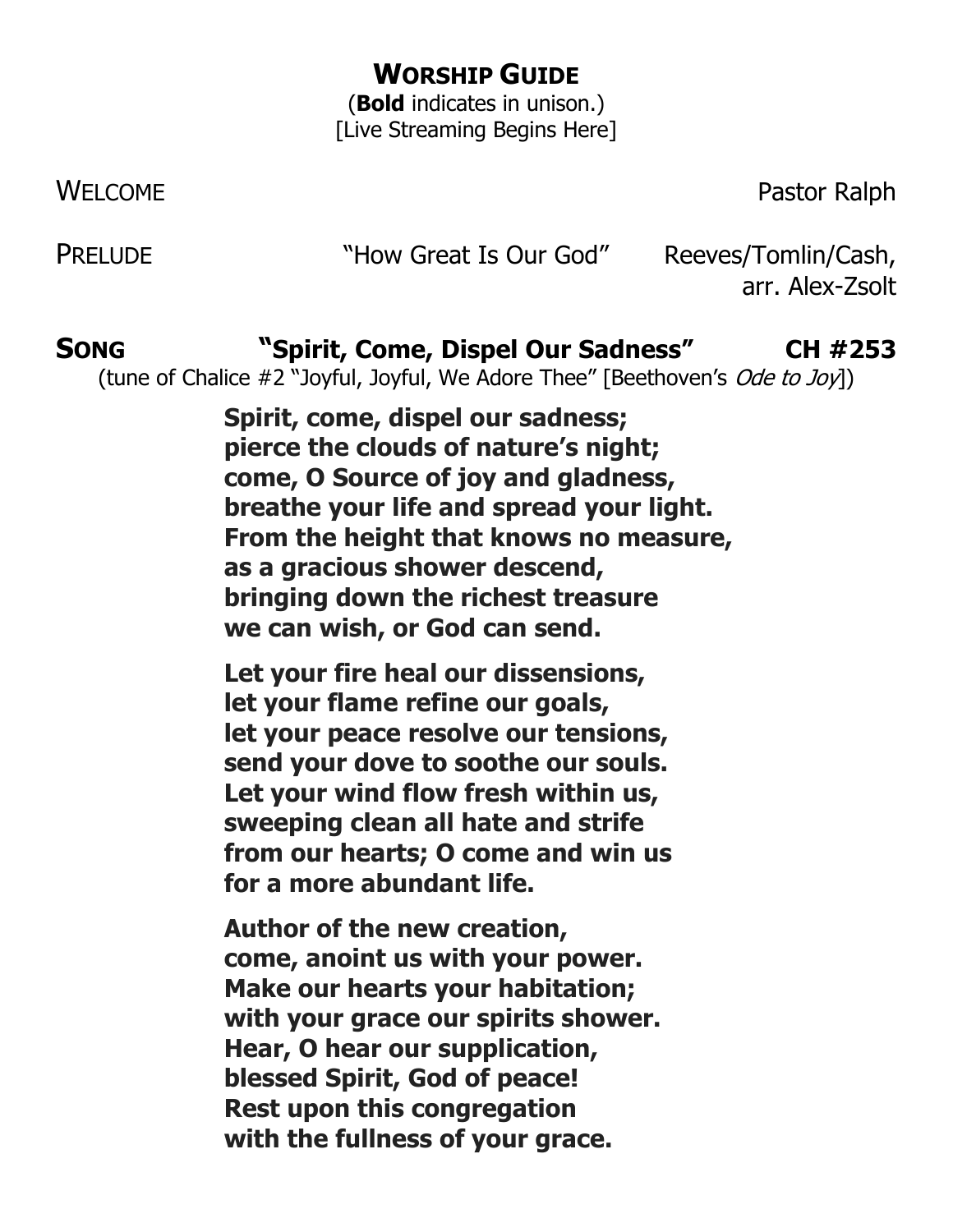OPENING PRAYER **DERITY CONSUMING PRAYER Joe Bentley and All** 

Please pray with me:

### **God, our refuge and our hope, come among us today to give us energy and purpose. Free us from the shackles of fear and failure that keep us from stepping bravely into your future. Help us know we are not alone but are part of a great company of your faithful people in every nation and of every tongue. We ask this in the name of your Holy Spirit that moves within each of us and among all of us. Amen.**

**RESPONSE "Come, Holy Spirit, Heavenly Dove" CH #248** (modified from verses 1 & 3)

**Come, Holy Spirit, heavenly dove, with all your quickening powers; come, shed abroad the Savior's love, and teach our hearts to praise.**

THE WORD IN SCRIPTURE 1 Kings 19:1-15a NRSV Joe Bentley Ahab told Jezebel all that Elijah had done and how he had killed all the prophets with the sword. Then Jezebel sent a messenger to Elijah, saying, "So may the gods do to me and more also, if I do not make your life like the life of one of them by this time tomorrow." Then he was afraid; he got up and fled for his life and came to Beer-sheba, which belongs to Judah; he left his servant there.

But he himself went a day's journey into the wilderness and came and sat down under a solitary broom tree. He asked that he might die, "It is enough; now, O Lord, take away my life, for I am no better than my ancestors." Then he lay down under the broom tree and fell asleep. Suddenly an angel touched him and said to him, "Get up and eat." He looked, and there at his head was a cake baked on hot stones and a jar of water. He ate and drank and lay down again. The angel of the Lord came a second time, touched him, and said, "Get up and eat, or the journey will be too much for you." He got up and ate and drank; then he went in the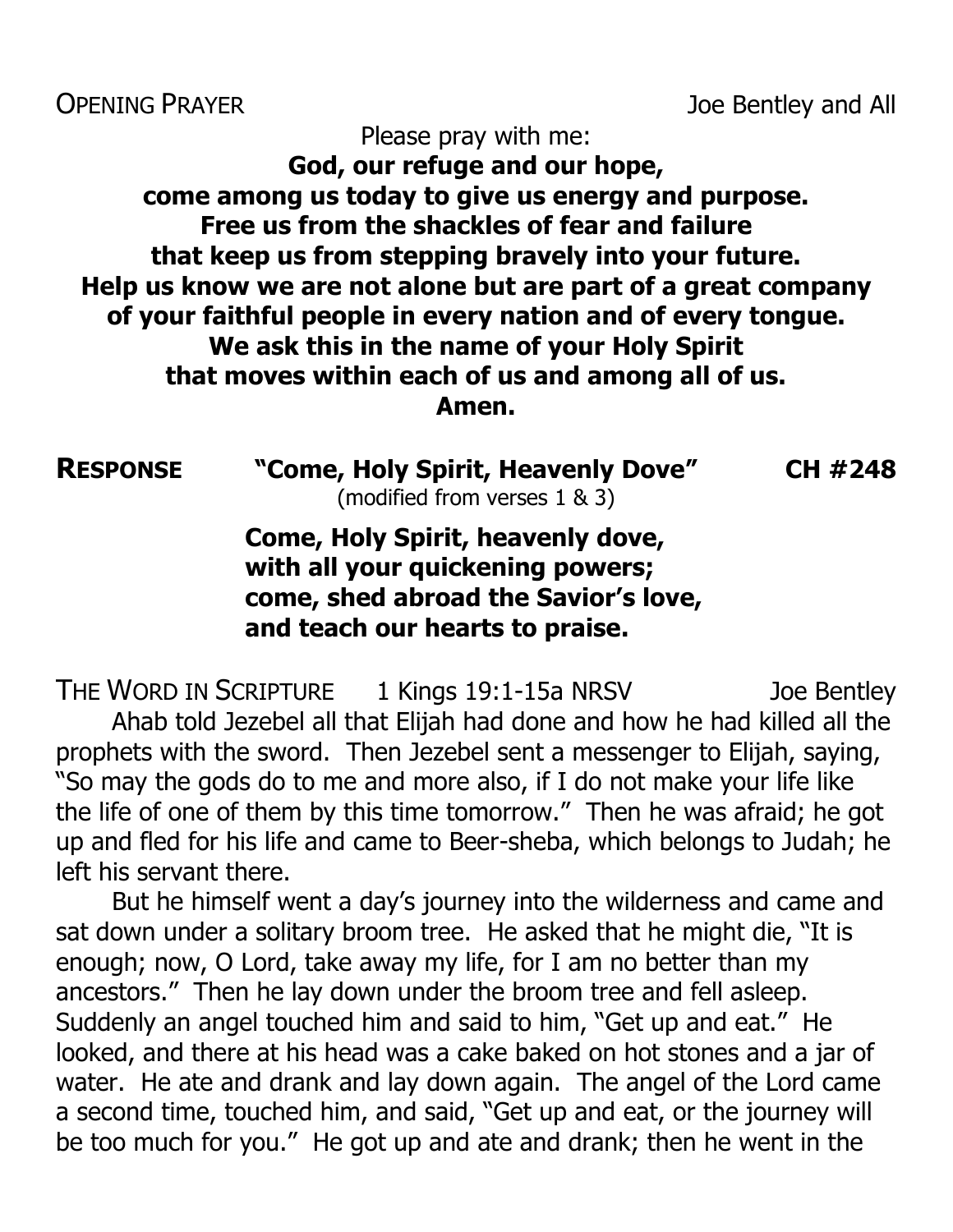strength of that food forty days and forty nights to Horeb the mount of God. At that place he came to a cave and spent the night there.

Then the word of the Lord came to him, saying, "What are you doing here, Elijah?" He answered, "I have been very zealous for the Lord, the God of hosts, for the Israelites have forsaken your covenant, thrown down your altars, and killed your prophets with the sword. I alone am left, and they are seeking my life, to take it away."

He said, "Go out and stand on the mountain before the Lord, for the Lord is about to pass by." Now there was a great wind, so strong that it was splitting mountains and breaking rocks in pieces before the Lord, but the Lord was not in the wind, and after the wind an earthquake, but the Lord was not in the earthquake, and after the earthquake a fire, but the Lord was not in the fire, and after the fire a sound of sheer silence. When Elijah heard it, he wrapped his face in his mantle and went out and stood at the entrance of the cave. Then there came a voice to him that said, "What are you doing here, Elijah?" He answered, "I have been very zealous for the Lord, the God of hosts, for the Israelites have forsaken your covenant, thrown down your altars, and killed your prophets with the sword. I alone am left, and they are seeking my life, to take it away." Then the Lord said to him, "Go, return on your way to the wilderness of Damascus."

For the word of God in Scripture, for the word of God among us, for the word of God within us, **THANKS BE TO GOD!**

| <b>SONG</b> | "Lift Every Voice and Sing" | CH #631 |
|-------------|-----------------------------|---------|
|-------------|-----------------------------|---------|

(verses 1 & 3)

**Lift every voice and sing, till earth and heaven ring, ring with the harmonies of liberty; let our rejoicing rise high as the listening skies, let it resound loud as the rolling sea. Sing a song full of the faith that the dark past has taught us; sing a song full of the hope that the present has brought us; facing the rising sun of our new day begun,**

**let us march on till victory is won.**

**God of our weary years, God of our silent tears, thou who hast brought us thus far on the way; thou who hast by thy might led us into the light,** (continued)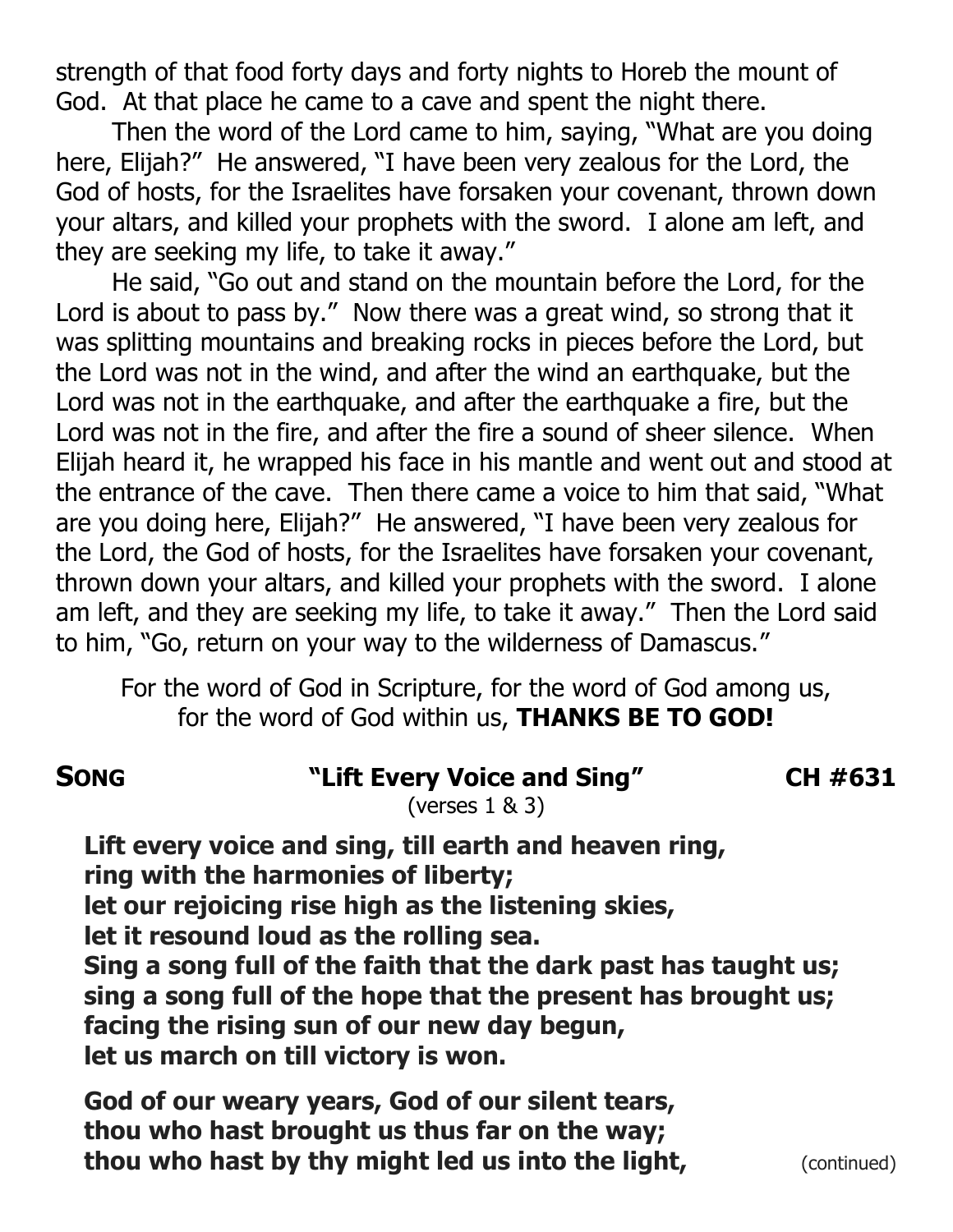**keep us forever in the path, we pray. Lest our feet stray from the places, our God, where we met thee; lest our hearts drunk with the wine of the world, we forget thee; shadowed beneath thy hand, may we forever stand, true to our God, true to our native land.**

#### OUR CONVERSATION **CONVERSATION**

"Get up and eat, or the journey will be too much for you."

PRAYERS OF THE PEOPLE **PRAYERS** OF THE PEOPLE

### **THE PRAYER OF JESUS All People**

**Our Loving God beyond and within, holy is your name. Your community come, your way be followed on earth as it is in heaven. Give us, today, our daily bread. Forgive us our sins as we forgive those who sin against us. Save us from the time of trial and deliver us from evil. For yours is the way, the power and the glory, now and forever. Amen.**

We Continue to Pray for:

- Afghan and Ukrainian citizens and refugees, in dire circumstances seeking safety and peace
- All at risk in contracting COVID-19
- Ben Sharpe, seeking effective treatment for anxiety and depression
- Bob Rauth and family, grieving the death of wife, Marilyn
- Cindy Kyle and family, grieving the death of mother, Annabelle
- Cliff & Jacquie Wagoner, adjusting in their new spaces
- David, brother of Paul von Oeyen, gratefully in remission from leukemia, and dealing with lingering complications from decreased immunity
- Elie Schulz, recovering from ACL repair surgery
- Greg Peterson and family, grieving the death of aunt, Judy Brooks
- Jean Thomson, in assisted living following a stroke
- Jeff Foust's mother, diagnosed with breast cancer
- Liz Kircos, in rehab following hip surgery after a fall
- Lynn McClinton, Leslie Benyo's sister, recovering from a mild stroke and dealing with other infirmities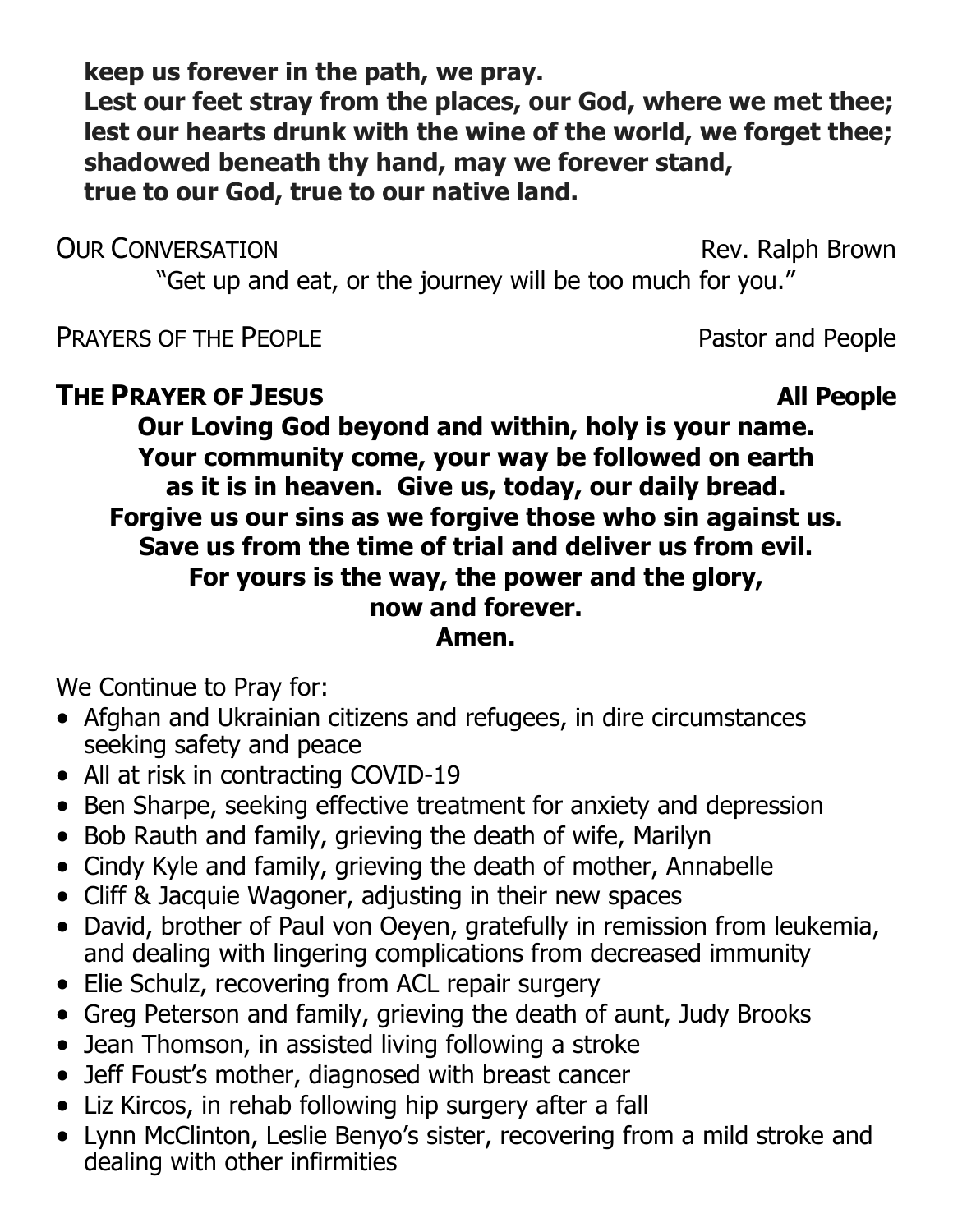- Mary Peterson and family, grieving the death of mother, Edith Price
- Melissa Crook and family, separated from daughter, Calliope
- Oxford students, teachers, and all families, grieving in the wake of gun violence
- Ruth Biersdorf, in treatment for cancer
- Shirley Fogarty, recovering in Rhode Island after a fall
- Sue Potter and family, mourning the death of brother, Robert
- Uvalde families, classmates, teachers, school staff, first responders, healthcare workers, and all grieving in the aftermath of tragic gun violence
- Victims of war, violence, and natural disasters everywhere
- Youth and adults with mental health challenges

# OUR GIFTS & SERVICE

Your offering is welcomed in support of our ministry and may be made online at [www.ccbucc.org;](http://www.ccbucc.org/) placed in the offering plate at the entrance to the worship area (before, during, or after worship); or mailed to us Attn: Treasurer.

### **SONG "Come and Find the Quiet Center" CH #575**

**Come and find the quiet center in the crowded life we lead, find the room for hope to enter, find the frame where we are freed: clear the chaos and the clutter, clear our eyes, that we can see all the things that really matter, be at peace, and simply be.**

**Silence is a friend who claims us, cools the heat and slows the pace, God it is who speaks and names us, knows our being, touches base, making space within our thinking, lifting shades to show the sun, raising courage when we're shrinking, finding scope for faith begun.**

(continued)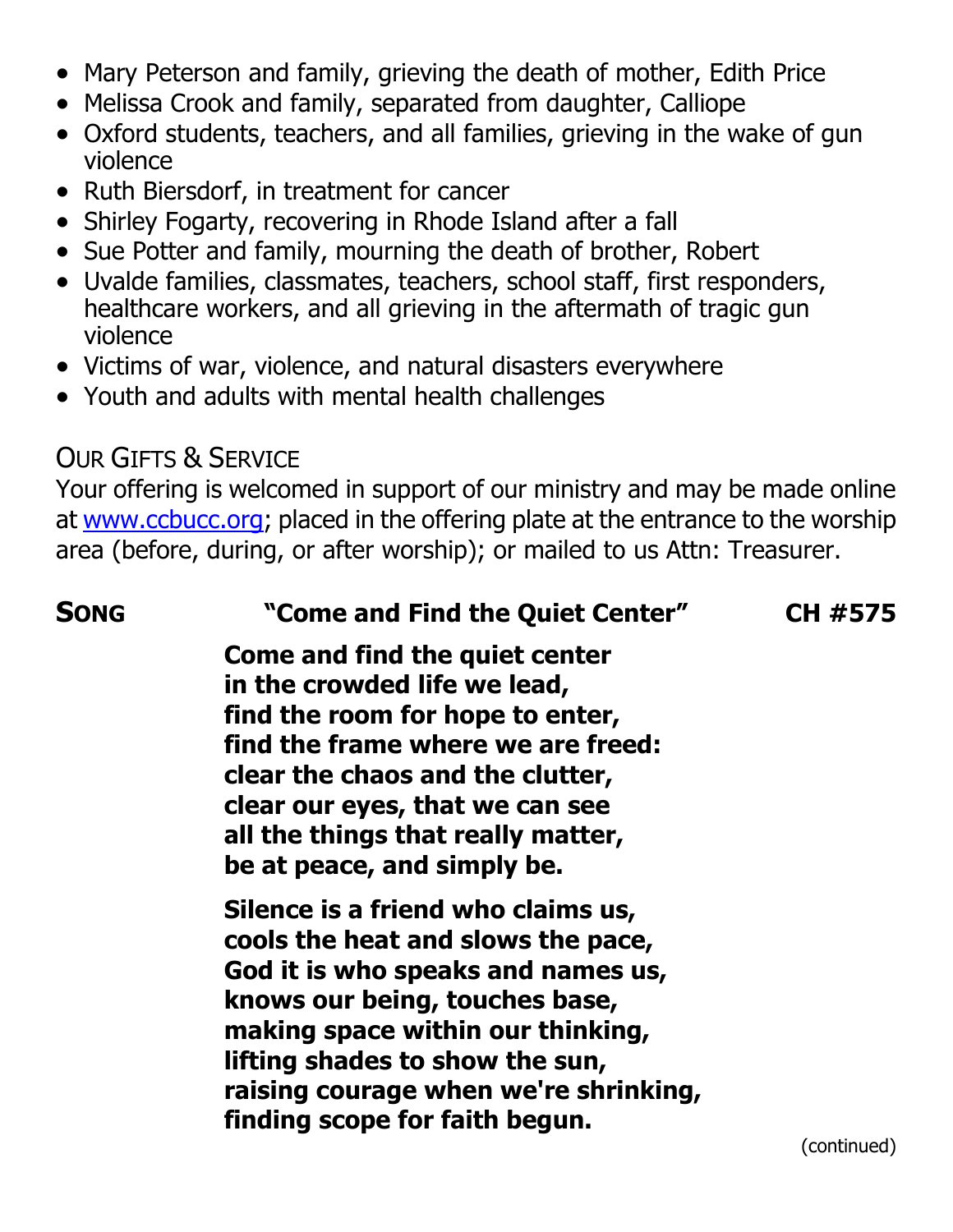**In the Spirit let us travel, open to each other's pain, let our loves and fears unravel, celebrate the space we gain: there's a place for deepest dreaming, there's a time for heart to care, in the Spirit's lively scheming there is always room to spare!**

WE LEAVE TO SERVE **Pastor Ralph and All** May the God of hope fill you with all joy and peace as you trust in God, so that you may overflow with hope by the power of the Holy Spirit. **Amen.**

POSTLUDE "Trading My Sorrows" Evans, arr. Alex-Zsolt

[Live Streaming Ends Here]

### **Immediately after sharing Joys, Concerns & Ministry Updates those wishing to remain may do so for the Blessing of the Pets and People.**

**WE THANK** our greeters, ushers, liturgist, Tech Team: Daniel Jaros & Chris Hiner, Worship Design Team: Leslie O'Day-Benyo & Margherita Fisher, and Music Team: Joe Bentley & Yalan Piao, for all their help with today's service.

JOYS, CONCERNS & MINISTRY UPDATES Pastor Ralph (Please sign and pass the Ritual of Friendship pad.)

**OUR MINISTRY UPDATES**

**WORSHIP IN THE GARDEN!** Outdoor worship begins TODAY, and continues through Labor Day weekend. Join us for worship under the trees – weather permitting of course!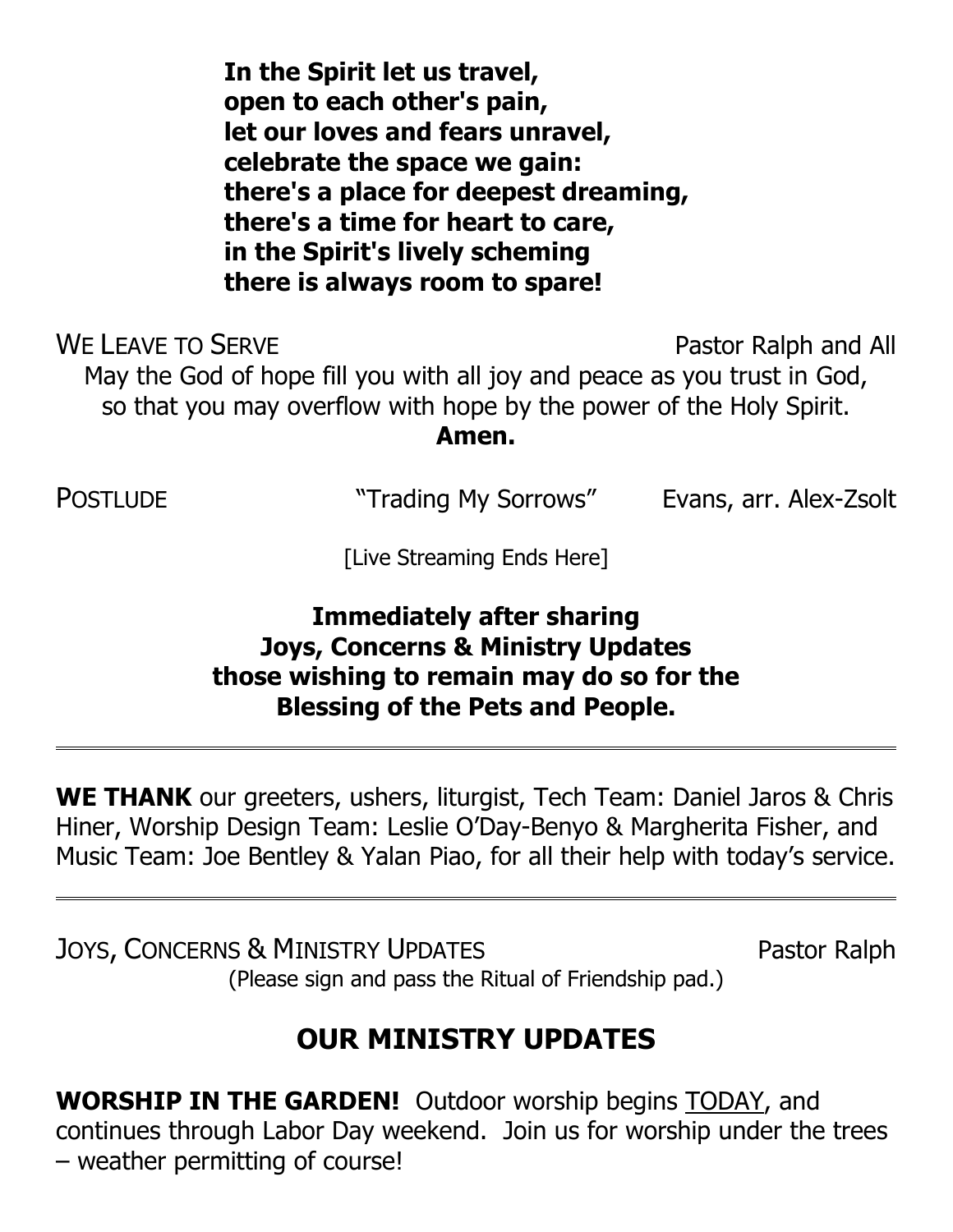**HELP NEEDED FOR WORSHIP IN THE GARDEN!** We're looking for 1-2 volunteers to help set up chairs under the trees at 9:15 AM before worship each Sunday through Labor Day weekend. If you can help out one or two Sundays a month, we can set up a mutually agreeable schedule. To join in this fellowship, please contact Galen Fisher [248-705-2183], Pastor Ralph, or use the Ministry Teams Google sign-up document.

# **PRIDE MONTH INTERGENERATIONAL BOOK DISCUSSION:** Led by

Dr. Camel Tinnes TODAY, after worship under the big oak tree near the Memorial Garden (weather permitting). The discussion is open to older children, teens, and adults (suggested for 8 years and up).

"BE WHO YOU ARE. When people look at Melissa, they think they see a boy named George. But she knows she is not a boy. She knows she is a girl." June's reading selection is recommended from our UCC Conference. Parents need to know the book contains bullying, deadnaming, transphobia, and homophobia, and may want to read the book before presenting it to your child. "Melissa" (formerly published as "George") by Alex Gino, is available for purchase in all formats.

# **MOMS DEMAND ACTION – LET'S DO SOMETHING!**

To the CCBUCC Community from Sarah Weston:

If you're like me the school shooting at Uvalde has shaken something loose. I can't let this idle rage continue to simmer, but I'm not sure what to do to fix the problem.

If you are also searching for a way to get involved in the fight against gun violence please join us after worship next Sunday, June 26, at 11:30 AM, for an informational meeting with a local leader from *Moms Demand* Action (MDA) to learn about what steps we can take to actually start DOING something. Weather permitting this event will be outside, so please bring a chair and RSVP to this event at: [https://act.everytown.org/event/moms](https://protect-us.mimecast.com/s/HsQ7CKr9R8f81EM8CMPlUF/)[demand-action-event/45402/](https://protect-us.mimecast.com/s/HsQ7CKr9R8f81EM8CMPlUF/)

We hope to see you there and hope you each invite a few like-minded friends to join us for this conversation. At the end of this meeting I don't think we'll have all the answers, but I believe we'll have direction as to how to put one foot in front of another to start on this path.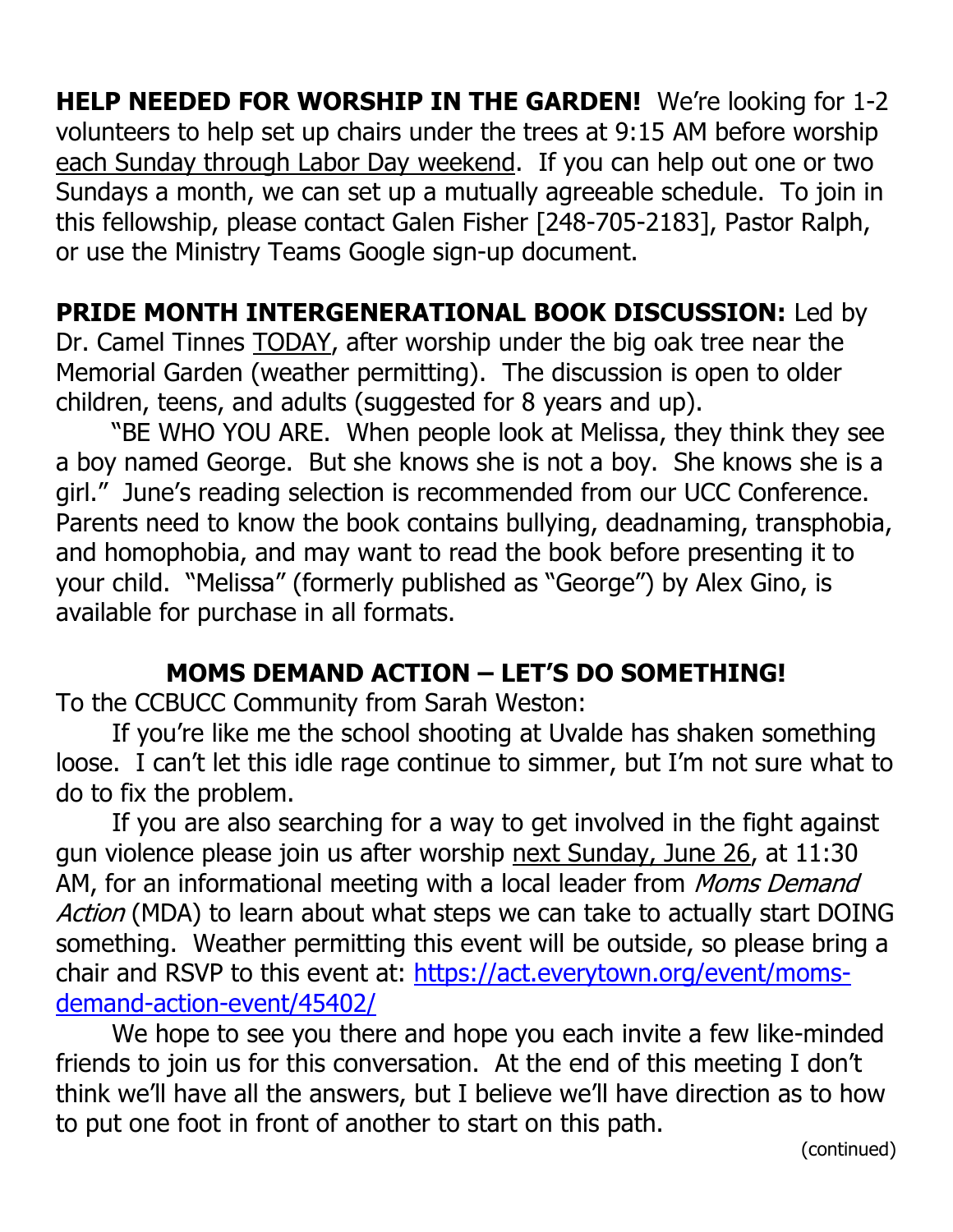Here are additional resources and action items:

- 1. Check out [https://momsdemandaction.org/](https://protect-us.mimecast.com/s/sF-ICADKx6Hr8k5Gc8zjMG/)
- 2. Wear orange or red! Get your Moms Demand Action t-shirt. I got mine off Etsy. But there's lots of options:
	- a. All T-Shirts: [https://store.everytown.org/collections/t-shirts](https://store.everytown.org/collections/t-shirts?fbclid=IwAR1Pwq6jLp-3NFzPKpcnN0UOY1-i2qq6VUlg4d41pxiSeTtnzh9fJPwc3Vc)
	- b. Classic Red Moms T-Shirt: [https://store.everytown.org/.../moms](https://store.everytown.org/collections/moms-demand-action/products/moms-demand-action-t-shirt?fbclid=IwAR0C9TKdAUQQYjlqJMG2yIGzrdepHVIhambP_CRhaxa_yy8f7TAzrG_3Tlo)[demand-action-t-shirt](https://store.everytown.org/collections/moms-demand-action/products/moms-demand-action-t-shirt?fbclid=IwAR0C9TKdAUQQYjlqJMG2yIGzrdepHVIhambP_CRhaxa_yy8f7TAzrG_3Tlo)
- c. Wear Orange Gear: [https://store.everytown.org/collections/wear-orange](https://store.everytown.org/collections/wear-orange?fbclid=IwAR3hbDWzHBMNz8szUAu5RmgnwdHf5sUNrGpZza3jiC34oRZNm3H1GKKyRZ0)
- 3. Take a picture of yourself wearing orange and post it to social media using #WearOrange. If you go to this site, you can upload the photo and have a Wear Orange image created to share on Facebook or Twitter. [https://wearorange.org/wear-orange/](https://protect-us.mimecast.com/s/RV_TCM8W6ZUx7NYvcRYITW/)
- 4. Want to get involved before June 26? Find more Wear Orange events at: [https://act.everytown.org/event/wear-orange-2022/search/](https://protect-us.mimecast.com/s/IDwjCOY6RgH5MWkEcJ5om1/)
- 5. Urge your elected officials to DO SOMETHING to help our kids. Go to: <https://act.everytown.org/sign/senate-act05252022>

**VEGGIE GARDEN UPDATE:** In the last two weeks, we got a bunch more plants in the ground: eggplant, zucchini, peppers, tomatoes, cucumbers, and yellow squash. The lettuce and kale, celery and chives are growing like crazy. And we may have some prize winning thistle too!

Fun story: a few weeks ago, we forgot to close the gate on our way out. It sat open all afternoon until we went back and closed it that evening, unknowingly trapping a bunny inside the impenetrable fence line. We let the bunny spend a few days at the buffet, triggering the motion activated camera at night. But then we finally tracked him down and shooed him out to go rejoin his cousins in the woods.

If you want to keep tabs remotely, here's a link with an album of recent photos and weather data:<http://bit.ly/CCBUCCgarden>

**MINISTRY TEAMS SIGN-UP:** Use the following link to the Google sheets sign-up documents for all CCBUCC Ministry Teams throughout the year: [https://docs.google.com/spreadsheets/d/1-SdAgQsKF\\_zVLNdWYhS-](https://docs.google.com/spreadsheets/d/1-SdAgQsKF_zVLNdWYhS-UYS8cuhK1U48_GWqE3PH-Bs/edit#gid=0)[UYS8cuhK1U48\\_GWqE3PH-Bs/edit#gid=0](https://docs.google.com/spreadsheets/d/1-SdAgQsKF_zVLNdWYhS-UYS8cuhK1U48_GWqE3PH-Bs/edit#gid=0) Check often for continuing and new opportunities to participate. Access the document as many times as you wish. Change/update your choices as needed. Questions? Email Cathy Rupert [cathyrupert@hotmail.com](mailto:cathyrupert@hotmail.com)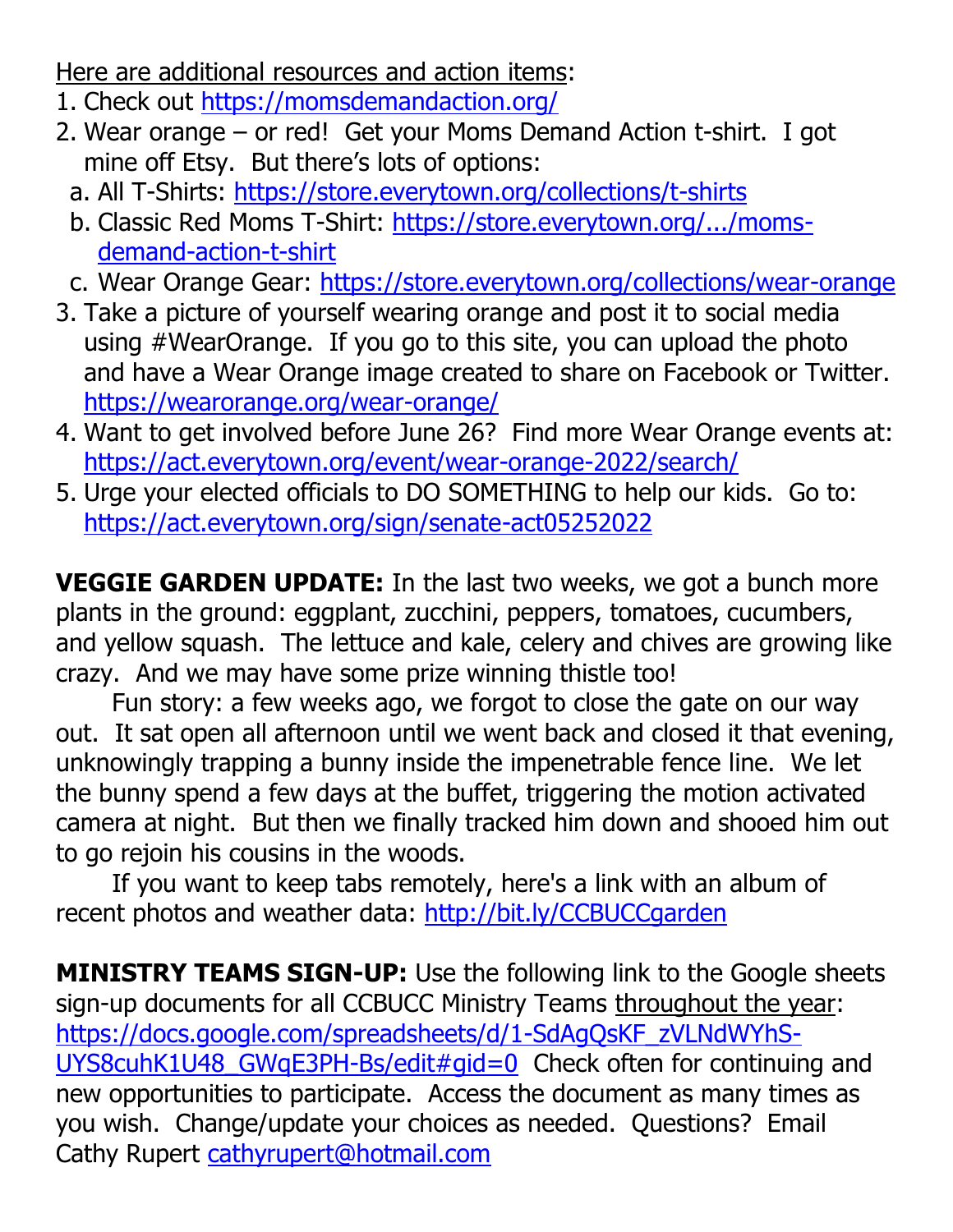**What's Happening @ CCBUCC This Week**

**Bold** indicates CCB and/or UCC related event. Regular font indicates outside usage.

| <b>Sunday</b><br>6/19/22 | 10:00 AM | <b>Worship</b> (outside, or S and/or YouTube)<br>& Summer Sunday School (veggie garden or AR) |
|--------------------------|----------|-----------------------------------------------------------------------------------------------|
|                          | 11:00 AM | <b>Social Hour</b> (outside or FH)                                                            |
|                          | 11:15 AM | "Melissa" Book Discussion (Memorial Garden or AR)                                             |
| <b>Monday</b>            | 7:00 AM  | Sober Morning AA (AR)                                                                         |
| 6/20/22                  | 12:00 PM | New Beginnings of Bloomfield Hills AA (AR & FH)                                               |
| <u>Tuesday</u>           | 12:00 PM | New Beginnings of Bloomfield Hills AA (AR & FH)                                               |
| 6/21/22                  | 3:00 PM  | Madeleine's French Patisserie (K & P)                                                         |
| <b>Wednesday</b>         | 7:00 AM  | Sober Morning AA (AR)                                                                         |
| <u>6/22/22</u>           | 10:00 AM | New Beginnings Al-Anon (AR)                                                                   |
|                          | 12:00 PM | New Beginnings of Bloomfield Hills AA (AR & FH)                                               |
| <u>Thursday</u>          | 12:00 PM | New Beginnings of Bloomfield Hills AA (AR & FH)                                               |
| 6/23/22                  | 3:00 PM  | Madeleine's French Patisserie (K & P)                                                         |
|                          | 7:30 PM  | Nan's Group Women's AA (AR & L)                                                               |
| <u>Friday</u>            | 7:00 AM  | Sober Morning AA (AR)                                                                         |
| 6/24/22                  | 12:00 PM | New Beginnings of Bloomfield Hills AA (AR & FH)                                               |
| <b>Saturday</b>          |          | Nothing Today                                                                                 |
| <u>6/25/22</u>           |          |                                                                                               |
| <b>Sunday</b>            | 10:00 AM | <b>Worship</b> (outside, or S and/or YouTube)                                                 |
| 6/26/22                  |          | & Summer Sunday School (veggie garden or AR)                                                  |
|                          | 11:00 AM | <b>Social Hour</b> (outside or FH)                                                            |
|                          | 11:30 AM | <b>Moms Demand Action Gathering (outside or S)</b>                                            |
| <u>Monday</u>            | 7:00 AM  | Sober Morning AA (AR)                                                                         |
| <u>6/27/22</u>           | 12:00 PM | New Beginnings of Bloomfield Hills AA (AR & FH)                                               |
|                          | 7:30 PM  | <b>Leadership Assembly Meeting (Zoom)</b>                                                     |

The complete church calendar is on our website: [www.ccbucc.org](http://www.ccbucc.org/)